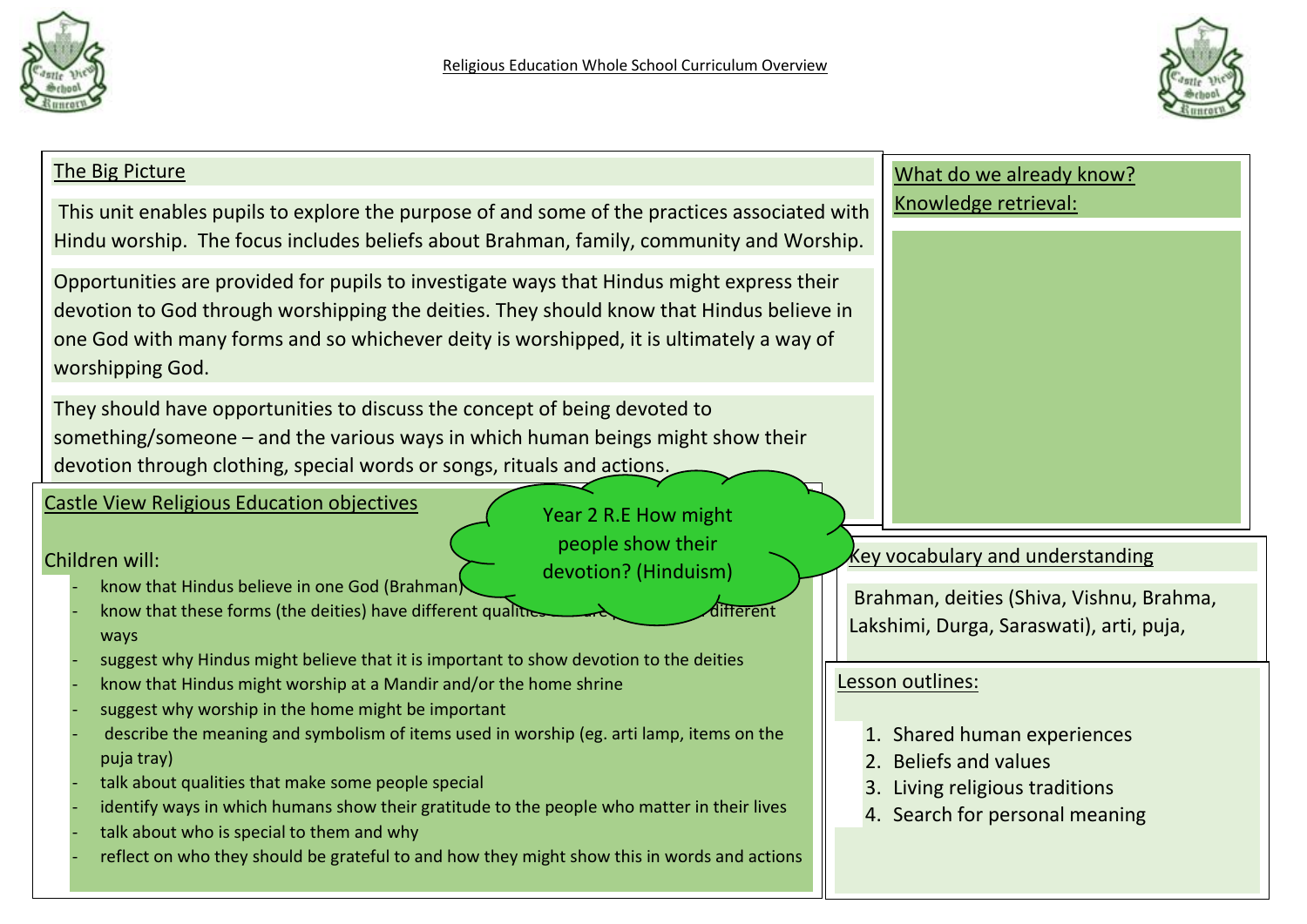



## The Big Picture In this unit pupils will examine Islamic beliefs and practices linked to prayer. Opportunities are provided for pupils to explore the significance of prayer as one of the Five Pillars of Islam and to consider the purpose of prayer for religious people. Within this, they will discuss the importance of rituals and how these might unite communities and give a sense of order, security and belonging to individuals. Children should have opportunities to reflect on the value of making time for those things that are important to us – for religious people this may be God, but for others it may be the family and friends. Making time is a way of showing that we are thankful to have these people in our lives. What do we already know? Knowledge retrieval: Key vocabulary and understanding Shahada, Qur'an, Mosque, Ramadan, Salah, Castle View Religious Education objectives Children will: - Suggest why Muslims believe that it is important to respect God Talk about why Muslims would want to show their gratitude to God Know that submission to God is an important aspect of Islamic life Identify that Islamic believes about God motivate most Muslims to pray on a regular basis - Describe the rituals of Islamic prayer Talk about the ways in which shared rituals might unite communities Identify ways in which humans show their gratitude Talk about the things they do on a regular basis as a sign of their commitment and belonging Reflect on who they should be grateful to and how they should show this Lesson outlines: 1. Shared human experiences 2. Beliefs and values 3. Living religious traditions 4. Search for personal meaning Year 2 R.E. Why do Muslims believe it is important to obey God? (Islam)